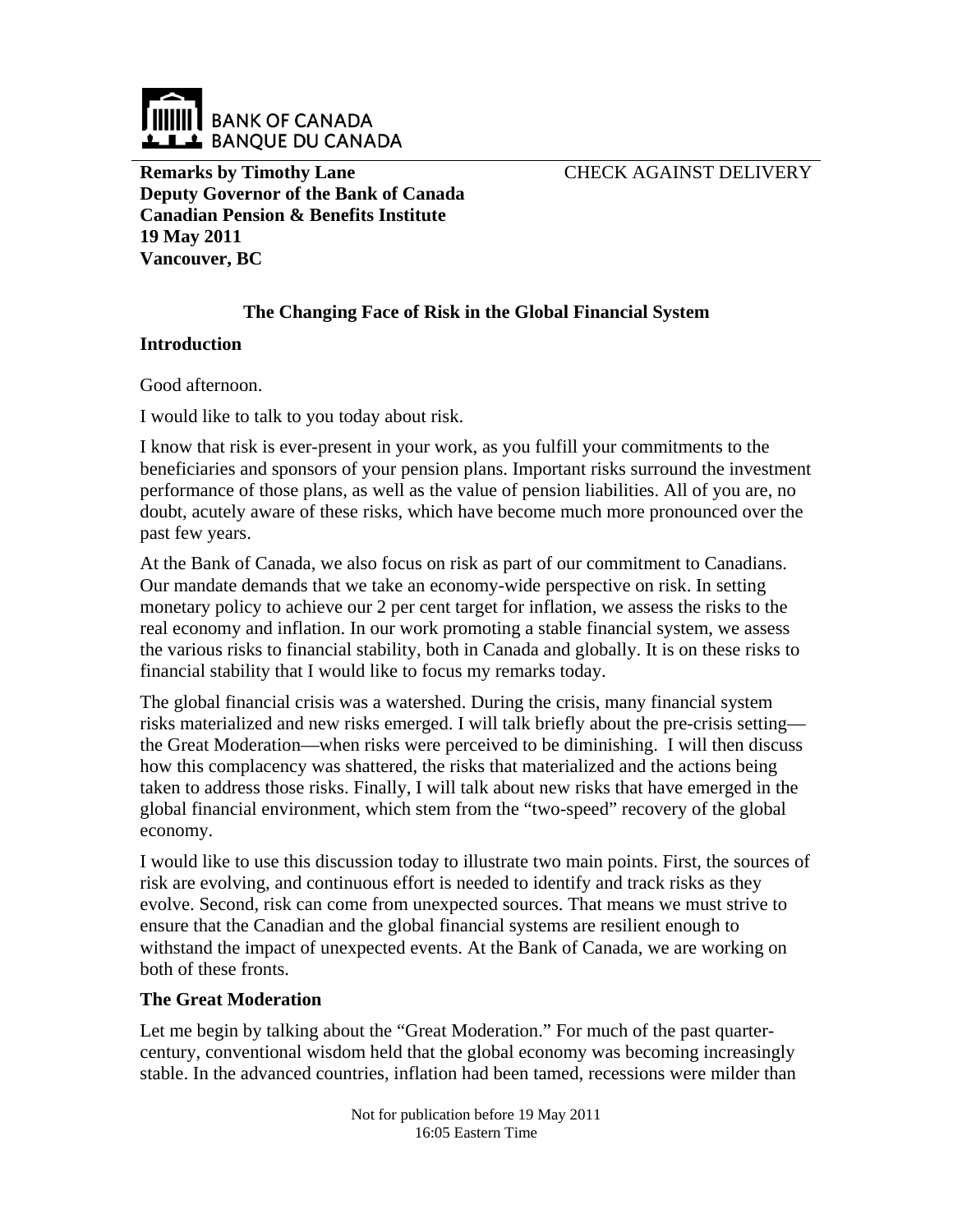in the past and financial stability seemed assured. Ironically, that view was reinforced by the bursting of the dot-com bubble in 2001, which may have shaken the financial markets and given a number of you some sleepless nights but was seen as a test of the resilience of the global financial system. The Great Moderation was believed to be, at least in part, the product of sound economic policies and a sophisticated financial system that could transform and reallocate risks efficiently.

Emerging-market economies had quite a different experience during that period. Mexico, Korea, Indonesia, Thailand, Russia, Brazil and Argentina all suffered devastating crises that arose from a combination of financial system weaknesses, unsustainable public debt and external imbalances.

Then, during the last decade, the emerging-market economies, too, became progressively more stable. In most cases, they persevered in setting their public finances in order, in cleaning up their financial systems and in undertaking bold reforms to unfetter their dynamic economies. They made use of a benign global environment to reduce their external debts and build up international reserves.

There were still concerns about vulnerabilities—notably the global current account imbalances—but the risks were widely underestimated.

### **The 2008 Crisis**

When the global crisis did occur, it started in an unexpected place: not on the periphery, but at the very core of the global economy, in the world's most sophisticated financial system. As stresses began to appear in the U.S. subprime-mortgage market, many knowledgeable people thought that those stresses would be easily contained, since the problem loans were relatively small and securitized so that the risk could be borne by well-informed, diversified and adequately financed investors. In the autumn of 2008, however, as we all know, this turned into a global cataclysm, which spread through the world economy and financial system. Liquidity dried up as institutions became afraid to lend to one another. Their balance sheets deteriorated as they held fire sales of assets, and investors worldwide fled from risky assets.

With the resulting credit crunches and massive loss of wealth, the financial stresses triggered the "Great Recession"—the most severe since the Second World War. In this recession, no country escaped unscathed. However, the emerging-market economies were slower to be drawn into recession and quicker to recover than the advanced economies.

The global economy is now in a two-speed recovery. Emerging-market countries have resumed robust growth. But in many of the advanced economies, notably the United States and Europe, economic growth has been sluggish, as households, firms and financial institutions continue to repair the damage to their balance sheets. As I will discuss later, this two-speed recovery creates a new configuration of risk in the global financial system.

Here in Canada, the financial system proved more robust than in other advanced economies, although problems with asset-backed commercial paper could have had very serious ramifications had it not been for timely official intervention. The Bank of Canada had to inject substantial amounts of liquidity into the system to keep core funding markets functioning. Nonetheless, Canada suffered a severe recession, mainly because of the collapse in our exports.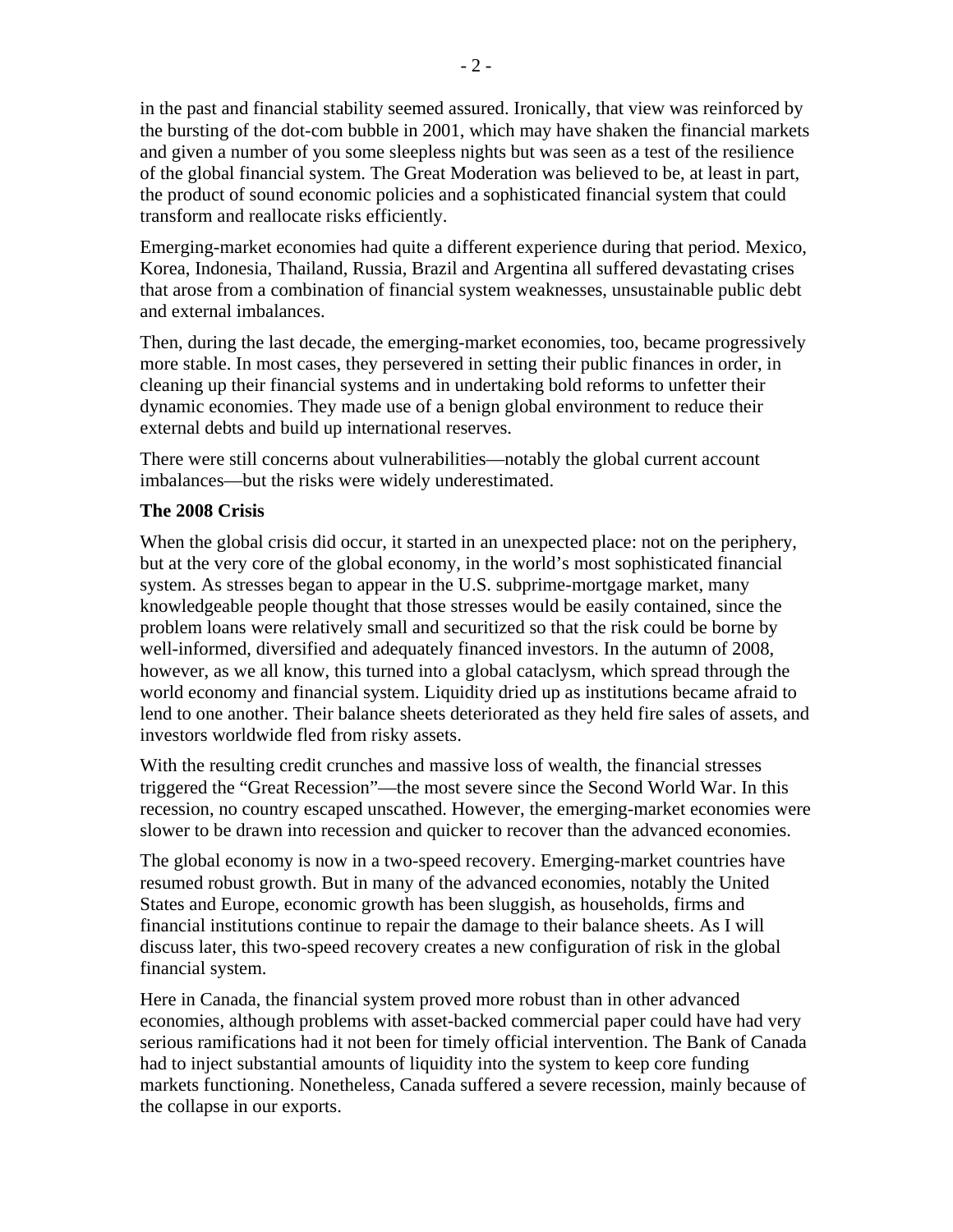The recovery is now well under way, both in Canada and globally. Indeed, in Canada, we are already in an expansion, as we have surpassed pre-crisis levels of economic activity and employment. But we must still ask how the crisis happened, and what must be done to avoid a recurrence.

## **What happened in the crisis?**

Perhaps the biggest surprise of the crisis was the fact that defaults of subprime mortgages in the United States—a small segment of that country's housing market—could cause the global financial system to unravel. As events unfolded in the autumn of 2008, we were reminded that the global financial system is bound together by an extensive web of interconnections. These interconnections among financial institutions and markets can spread trouble to unexpected places and cause small shocks to have outsized effects.

The financial crisis highlighted three main weaknesses in the way that the system handled risk.

- First, many financial institutions were excessively leveraged, had inadequate cushions of capital to absorb losses and insufficient liquidity to function in stressed market conditions.
- Second, the complex and opaque web of securitized lending and derivatives markets, which were believed to help the economy better manage and distribute risk, instead turned out to transmit and amplify that risk.
- Third, financial institutions that were "too big to fail" had diminished incentives to manage risk and, ultimately, shifted those risks to taxpayers.

These vulnerabilities were permitted to build up—or were even fostered—by the perception of diminishing risks in the Great Moderation. Financing patterns that appeared well-constructed in the context of ever-diminishing risk turned out to be imprudent once the system came under stress. Regulation fell well behind financial innovation.

# **The global response**

The global financial reforms launched by G-20 leaders are designed to address the three weaknesses I have just discussed. First, to reduce the incidence and severity of financial crises, financial institutions will be required to have more ample cushions of capital and liquidity. Second, steps will be taken to reduce the risk that financial markets become channels of contagion. And third, mechanisms to deal with the too-big-to-fail problem will be made more robust. I will briefly discuss each of these elements.

The centrepiece of the agenda for global financial reform is the new Basel III rules on capital and liquidity. These rules substantially increase the loss-bearing capital that financial institutions must hold, combined with required liquidity ratios and a limit on leverage. In addition, a countercyclical buffer will be established so that capital is built up in good times, which can subsequently be available to absorb losses. $<sup>1</sup>$ </sup>

On financial markets, a key step is to strengthen market infrastructure to reduce systemic risk. The G-20 leaders agreed to require clearing and settlement of over-the-counter derivatives through central counterparties, and to increase transparency in those

 $\overline{a}$ <sup>1</sup> The Bank of Canada's research report on the costs and benefits of the new rules can be found at <http://www.bankofcanada.ca/2010/08/secondary-page/strengthening-international-capital-and-liquiditystandards-a-macroeconomic-impact-assessment-for-canada-2/>.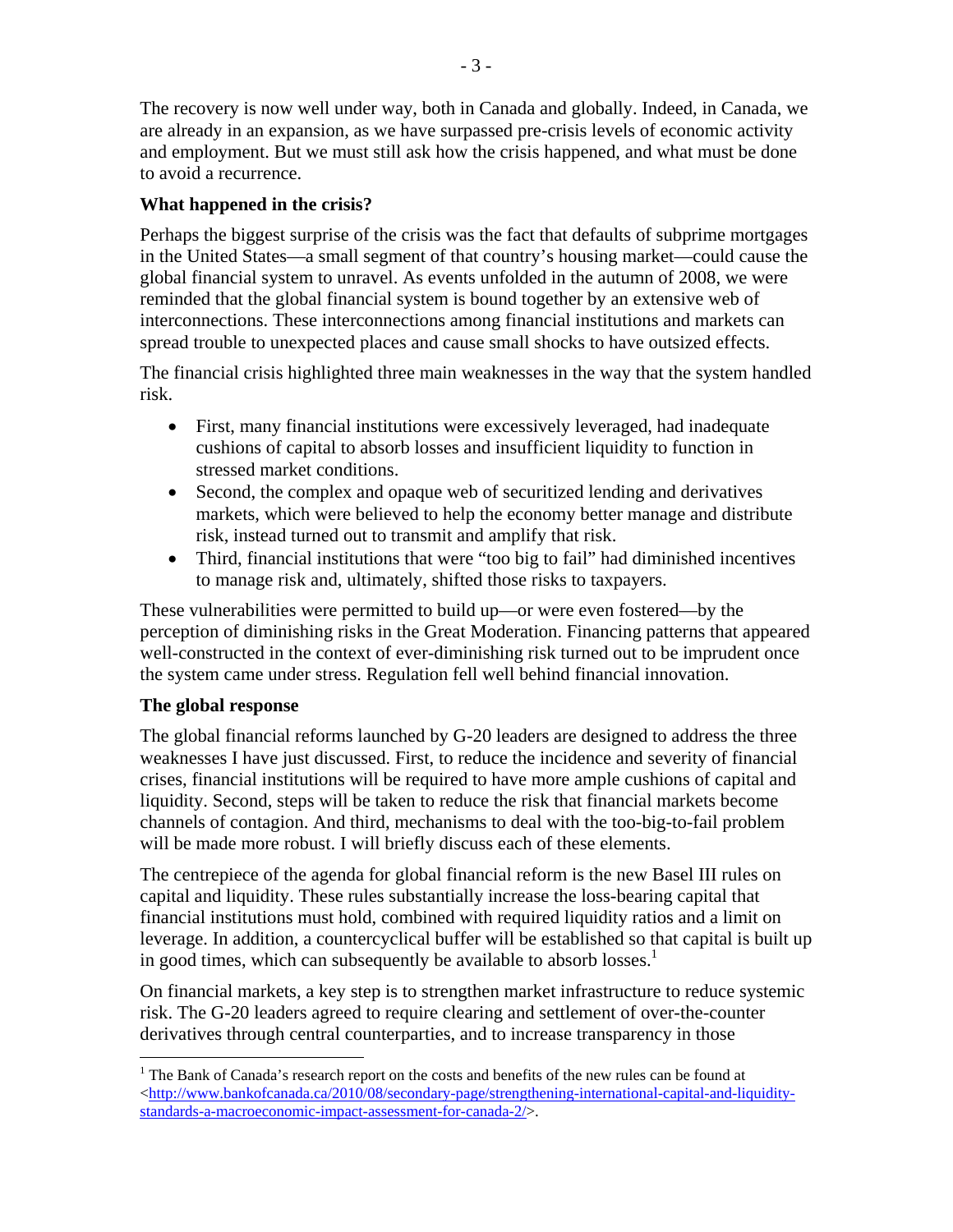markets—which proved to be a channel of financial contagion during the crisis. A central counterparty is also being established in Canada for clearing repurchase agreements (repos), a key form of short-term financing.

A related issue is market-based financing, including securitized lending. Work has begun under the auspices of the Financial Stability Board to define the sector, to develop the data and methodology to systematically monitor it, and to develop policy options.<sup>2</sup>

To address the too-big-to-fail problem of systemically important financial institutions, work is under way to ensure that they are appropriately supervised and adequately capitalized to absorb losses, and to establish a framework for resolution in the event that they do fail.

So this, in a nutshell, is what is being done to address the weaknesses underlying the 2008 crisis, with a view to creating a more resilient global financial system. I will now go on to discuss a new pattern of risks that has emerged since the recession.

## **Risks in a Two-Speed Global Recovery**

As I have already mentioned, the current global recovery is operating at two speeds, with robust growth in emerging-market economies and anaemic growth in the advanced economies. This two-speed recovery, accompanied by a widening of global economic imbalances, is at the centre of a new configuration of risks to global financial stability. These risks comprise sovereign risks, financial fragility, the search for yield, and related stresses in emerging-market economies and foreign exchange markets.

Twice a year, the Bank of Canada publishes its *Financial System Review* (FSR), which examines developments in the financial system with a view to identifying potential risks to its overall soundness. This publication also highlights the efforts of the Bank, and other domestic and international regulatory authorities, to mitigate those risks. The pattern of risks I am going to discuss was examined in our December 2010 issue. We are continuing to track them and will provide an updated assessment in June.

**Sovereign risks** have become increasingly prominent in a number of advanced economies. Many countries entered the crisis with weak fiscal positions and then were further weakened by the effect of low growth on tax revenues and the costs of economic stimulus and the bailouts of financial institutions. These problems are most acute in the peripheral countries of Europe—notably Greece, Ireland and Portugal. But many advanced economies still have precarious public finances and will need to persevere to address these problems.

Canada's fiscal position, in contrast, is stronger than that of most other advanced economies. Moreover, the domestic financial sector has limited direct exposure to the sovereign debt of peripheral euro-area countries. Nevertheless, there are a number of potential channels through which the Canadian financial system could be adversely affected by sovereign debt problems elsewhere, such as higher funding costs and a decline in asset-price valuations.

1

<sup>2</sup> See "Shadow Banking: Scoping the Issues**–**A Background Note of the Financial Stability Board," Financial Stability Board, 12 April 2011

<sup>&</sup>lt;http://www.financialstabilityboard.org/publications/r\_110412a.pdf>.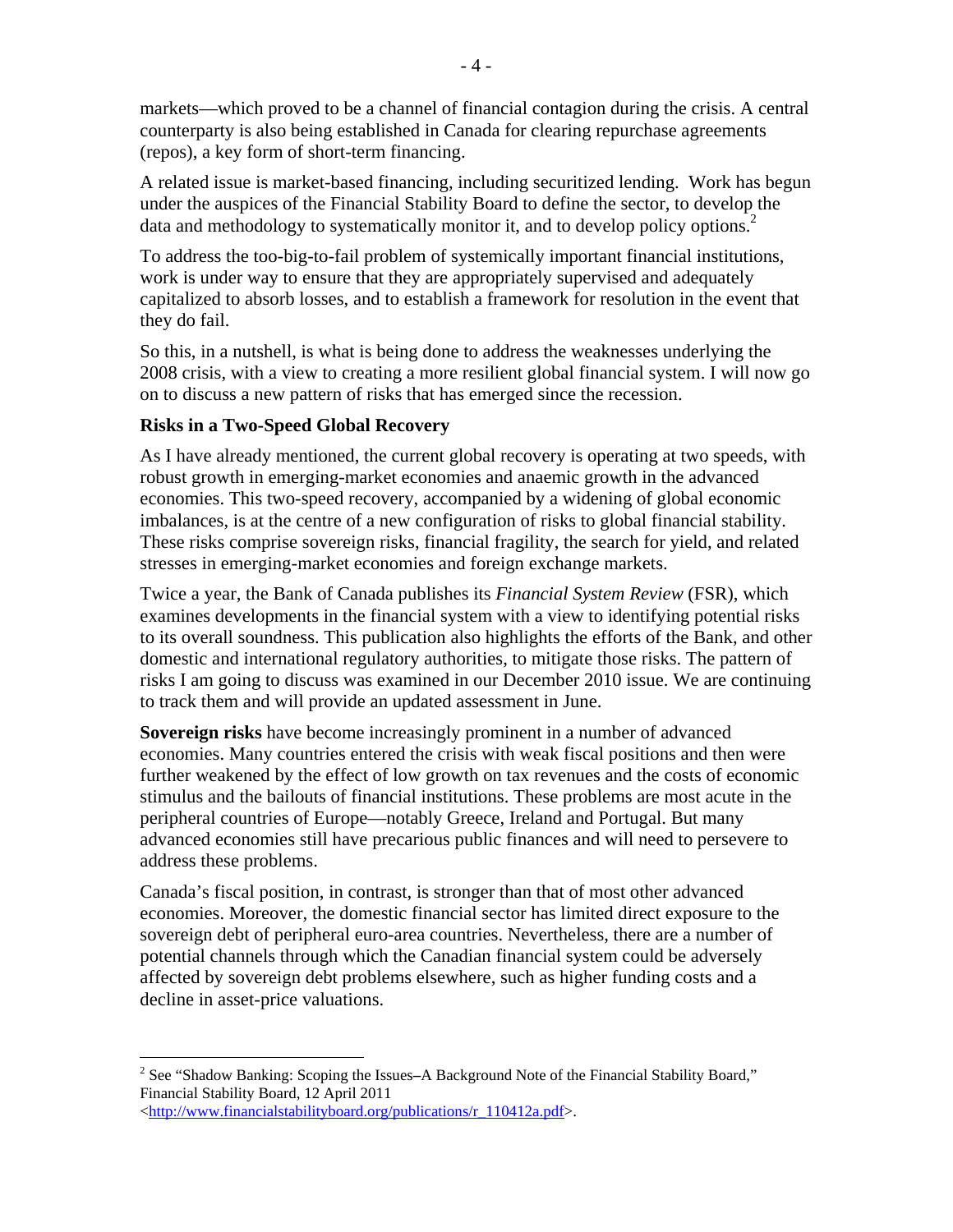The low growth of many advanced economies has led to lingering **financial fragility**. The outlook for banks in Europe—and, to a lesser extent, the United States—continues to be clouded. Although many banks around the world made substantial progress in repairing their balance sheets, some remain unusually strained. They are also exposed to vulnerable economic sectors, notably residential and commercial property markets. In some cases, their funding positions are fragile, subject to fragile investor confidence.

With the weak growth of the major advanced economies, interest rates in a number of those economies are at extraordinarily low levels and are expected to remain so for an extended period. While stimulative monetary policy is needed to support the global economic recovery, this "**low-for-long**" scenario creates risk for the global financial system, and for the pension industry in particular.

As you know, institutional investors such as insurance companies and pension funds are often expected—or in some cases even required by contract or mandate—to deliver a target rate of return. In many cases, these targets are now unrealistic and can be met only by taking on more risk than is prudent. Changes in accounting rules, which use low, riskfree interest rates to discount liabilities while valuing assets at current market prices, increase the pressure to achieve these high returns on a continuous basis.

This is a particular instance of the "search for yield" that often accompanies a long period of very low interest rates. It may be associated with excessive credit creation and undue risk-taking as investors seek higher returns, leading to the underpricing of risk and unsustainable increases in asset prices. A number of other developments—the record issuance of high-yield debt securities in the United States, the rebound of capital flows into emerging-market economies and the popularity of commodity exchange-traded funds in recent quarters—are consistent with this pattern.

The influence of sustained low interest rates in major advanced economies on risk-taking behaviour is a powerful dynamic that bears watching.

**Global imbalances** are linked to the three risks I have just described and also pose some additional risks to the global financial system. The counterpart of these imbalances is that surplus countries in many cases are resisting upward pressure on their currencies and this is resulting in domestic inflationary pressures. As the authorities try to bottle up these inflationary pressures, that puts further stress on their financial systems. There is also the risk that the needed exchange rate adjustment, when it does come, will be disorderly.

Resolving global imbalances requires that the United States and other deficit countries boost domestic savings in a timely and sustained manner. At the same time, surplus economies—particularly the emerging economies of Asia—need to undertake structural reforms to bolster internal sources of growth in order to reduce their reliance on external demand. Greater exchange rate flexibility is also an essential part of the solution.<sup>3</sup>

These are some of the main risks to financial stability that we see emerging in the twospeed global recovery. Let me now talk briefly about how the Bank of Canada is working to sharpen its analysis of risks.

1

<sup>&</sup>lt;sup>3</sup> All are key goals of the G-20 Framework for Strong, Sustainable and Balanced Growth. Canada co-chairs the committee monitoring the implementation of policies under this framework.